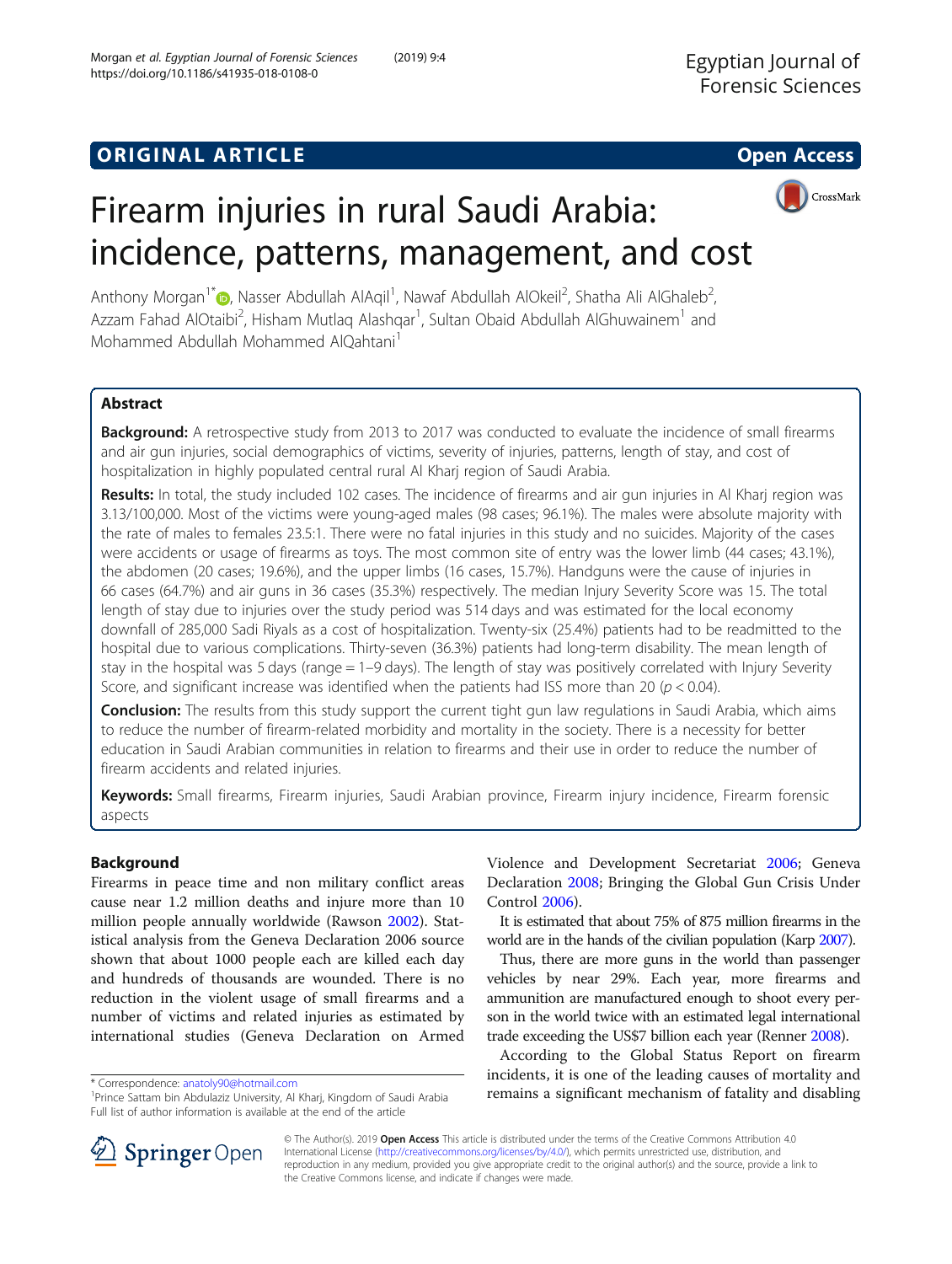injuries after motor vehicle accidents (MVA) and industrial-related injuries among trauma events (Miller et al. [2002\)](#page-6-0).

Peace time gunshot injuries due to domestic violence or unintended firearm "accidents," as a result of playing with firearms of air guns, are relatively rare in Saudi Arabian communities compare to the USA, Europe, South America, most African countries, and other Middle East regions. This is mostly attributed to the strict gun laws in the Kingdom of Saudi Arabia (KSA).

Studies by the University of Sydney international research on Gun Policy Facts shown that the number of estimated privately owned firearms held by civilians in Saudi Arabia has a rate of 35.0 per 100 of population. In 2007, a comparison of the number of privately owned guns in 178 countries indicated that Saudi Arabia is ranked at no.16 ([www.GunPolicy.org](https://www.GunPolicy.org), The University of Sydney international research on Gun Policy Facts). At the same time, according to Waiselfiz [2015,](#page-6-0) the rate of all gun-related deaths in KSA is 82/100,000 (Waiselfiz [2015](#page-6-0)).

Firearm injuries are a significant cause of disability and mortality, with a higher prevalence both in developing countries and to develop ones depending on the gun's access, law, and regulations as well as cultural specifics (Streib et al. [2007\)](#page-6-0). Among the other developed countries, Saudi Arabia is ranked as one of the lowest in firearm personal possession with strict country gun law regulations, compared to the other developed countries such as in Europe and North America (Christoffel [2007\)](#page-6-0).

Although the human cost as a result of firearm-related deaths and injuries in KSA is significantly low, compare to motor vehicle accidents (MVA), which claim an extremely high annual cost of 6 billion US dollars, it has not been calculated for firearm injuries (Al-Atawi et al. [2014](#page-6-0)).

The Saudi Arabian Law has mandated that firearm acquisition must be limited to public. However, at this stage, there is no unified registry of firearm-related deaths and injuries established in KSA. There is a necessity for efforts to document and audit firearm-related injuries data to exclude discrepancies between police records and information available from health system. Although reports of firearm deaths and related injuries in some areas of KSA exist in medical literature, the number of such reports is small. Majority of the civilian doctors in KSA will rarely have a chance to manage firearm injuries. Mostly, these types of injuries reside with military surgical services or regional hospitals and trauma centers. The incidence and patterns of firearm injuries in Al Kharj province of Saudi Arabia have not been previously studied.

According to the Health Care Utilization Project (HCUP) USA, firearm injuries posed the largest overall hospitalization cost burden with total annual hospitalization costs nearly

US\$183 million (Peek-Asa et al. [2017](#page-6-0)). There were no previous reports on the hospitalization cost as a result of firearm-related injuries from Saudi Arabia, which cause significant burden to the local economy, the country health system, and the society reported from other developed countries.

The aims of this study included evaluation of incidence, the patterns of firearm injuries, and their correlation to Injury Severity Score (ISS), Glasgow Coma Scale (GCS), and the need for blood transfusion as well as the cost of hospitalization in Al Kharj province, which is a highly populated central rural region of Saudi Arabia.

#### Materials and methods

The design of this retrospective study was based on data obtained from the Department of Surgery at King Khalid Hospital, which is a major teaching hospital for public admissions in Al Kharj Governorate of Saudi Arabia with a population over 650,000 people.

The medical records of 102 patients collected over the period of 5 years (2013–2017 inclusive), who presented and admitted to the surgical department with the firearm and air gun injuries, were reviewed for demographic data of the victims, including sex and occupation, the type of weapon used (firearm or air gun), the pattern of injury (anatomical area affected), Injury Severity Score, Glasgow Coma Scale on presentation, the degree of shock, and the length of the hospital stay. The confidentiality of the patients was ensured through the anonymous data entry from medical records. The collected data were organized and analyzed using the SPSS version 23 (Statistical Package for the Social Sciences), and Excel for Mac 2016 computer software programs was used to analyze data in this study. Mean and standard deviation were calculated and applied for comparison analysis from the data, and the independent  $t$  test was used to identify significant differences in numerical variables, where  $p < 0.05$  was considered as statistically significant. This retrospective study was part of the trauma research approved by the Scientific Research Committee of the Prince Sattam bin Abdulaziz University, Al Kharj, KSA.

## Results

Taking into consideration the population of the Al Kharj Governate region that is exceeding 650,000, from the latest census, the incidence of firearm injuries in the Al Kharj region was estimated as 3.13 per 100,000 of the population per year.

Medical records of 102 patients presented were included in this study, showing 82 (80.3%) were Saudis and 20 (19.7%) non-Saudi respectively. All patients were exposed to a small firearm or air gun injuries with various body parts affected. The majority ( $n = 98, 96.1\%$ ) of the patients were males and only 4 were females.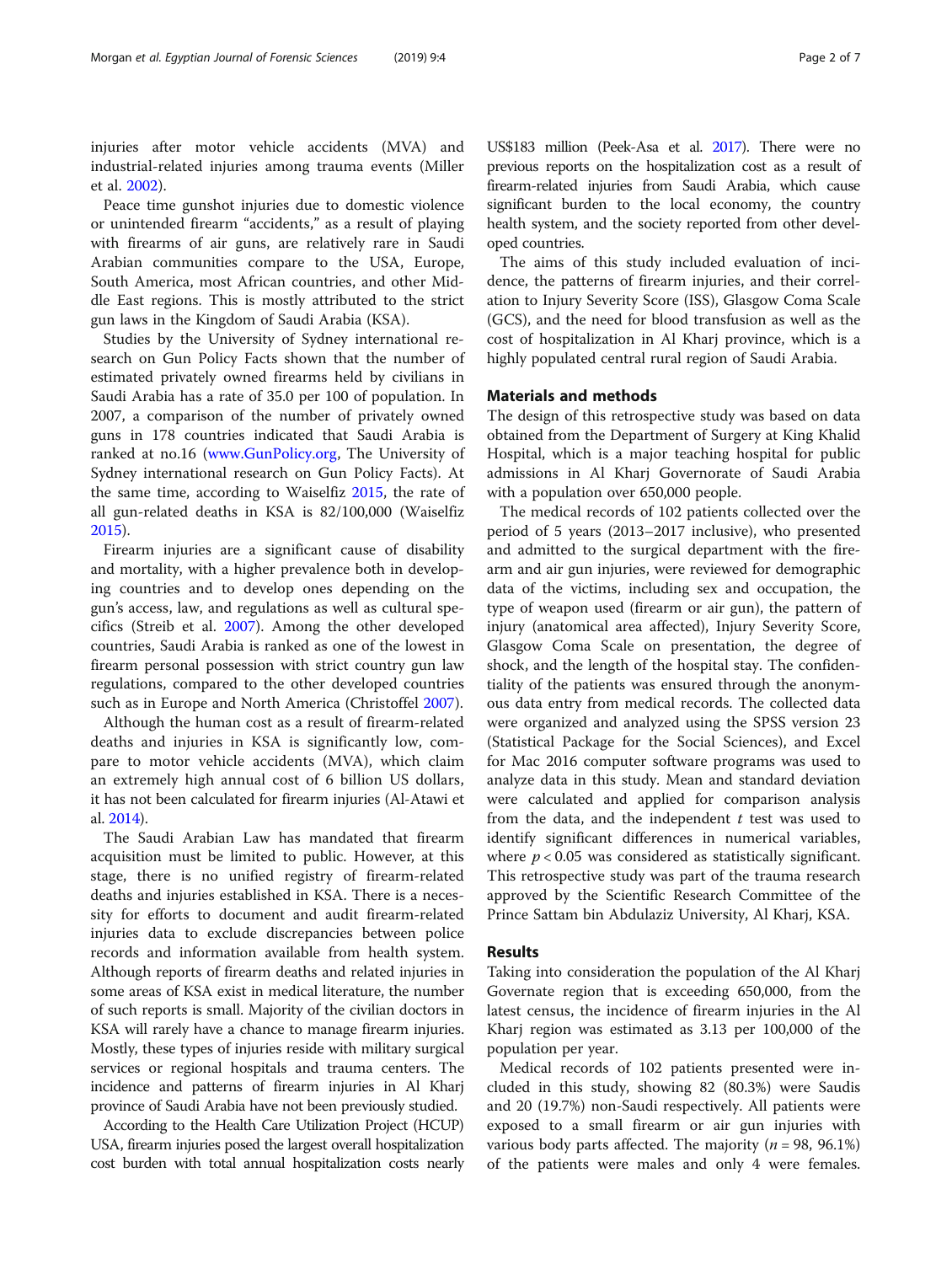Table 1 Distribution of demographic factors

| Demographic factors |                 | Patients (n) | Percentage |
|---------------------|-----------------|--------------|------------|
| Gender              | Male            | 98           | 96.1       |
|                     | Female          | 4            | 3.9        |
| Nationality         | Saudi           | 82           | 80.4       |
|                     | Non-Saudi       | 20           | 19.6       |
| Age groups          | < 20 years old  | 42           | 41.2       |
|                     | 20-30 years old | 44           | 43.1       |
|                     | 31-40 years old | 8            | 7.85       |
|                     | > 40 years old  | 8            | 7.85       |

Median age of the firearm and air gun victims was 32 ranging from 4 to 60 years old. The demographic distribution is shown in Table 1.

There were significant correlations identified between the patient's nationality, gender, and age with the use of firearms or air gun injuries. Fifty-four of Saudi patients (65.9%) were shot by firearms, receiving different severity of bullet injuries, in comparison to 12 (60%) of non-Saudi  $(p = 0.02)$ . Men were absolute majority, receiving injuries by firearms (bullet injury) compare to women, with only 4 out 54 of all bullet injuries  $(p < 0.01)$ .

The majority of injured patients in this study were students or employees of young age ( $p < 0.04$ ).

The percentage of the social status of injured patients is represented in Fig. 1.

Sixty-six (64.7%) out of 102 patients had injuries caused by a small firearm caliber bullet (Cal 22, 25 ACP) and 36 (35.3%) by air gun (BB 4.5 mm or 1.77 caliber pellet) respectively, which is less likely cause life-threatening, deep tissue, or organ-penetrating injuries due to low velocity and energy transmission. Ninety-six patients had a single shot, and 6 patients had double shot injuries. Soft tissue injuries took place in 98 out of 102 cases (96%). The distribution of injuries to anatomical areas is shown in Table [2](#page-3-0).

The most common site of injuries was the lower limb (44 cases; 43.1%), which was followed by abdominal and upper limb injuries in 20 cases (19.6%). In 16 cases (15.7%), the site of injury was the upper limb. A small number of affected anatomical areas were the gluteal area and the back, 4 cases each (3.9%) respectively. There were only two head injuries, both with air gun pellets, which were causing only superficial soft tissue damage without cranial bone involvement. There were statistically significant differences between the lower limb and the other anatomical parts affected by injuries in this study ( $p < 0.03$ ).

All the injuries caused by firearms or air guns were the results of domestic violence or unintentional fire. However, there was no correlation identified between the incidents of firearms used and psychiatric history of the offenders or their victims due to lack of information in the medical records.

There was no mortality reported over the study period of time. Only 4 injuries were found to have entry and exit points in the body, 2 in abdominal soft tissues and 2 in the leg soft tissues, which indicated that the shots were done at the close range using a firearm of a small caliber.

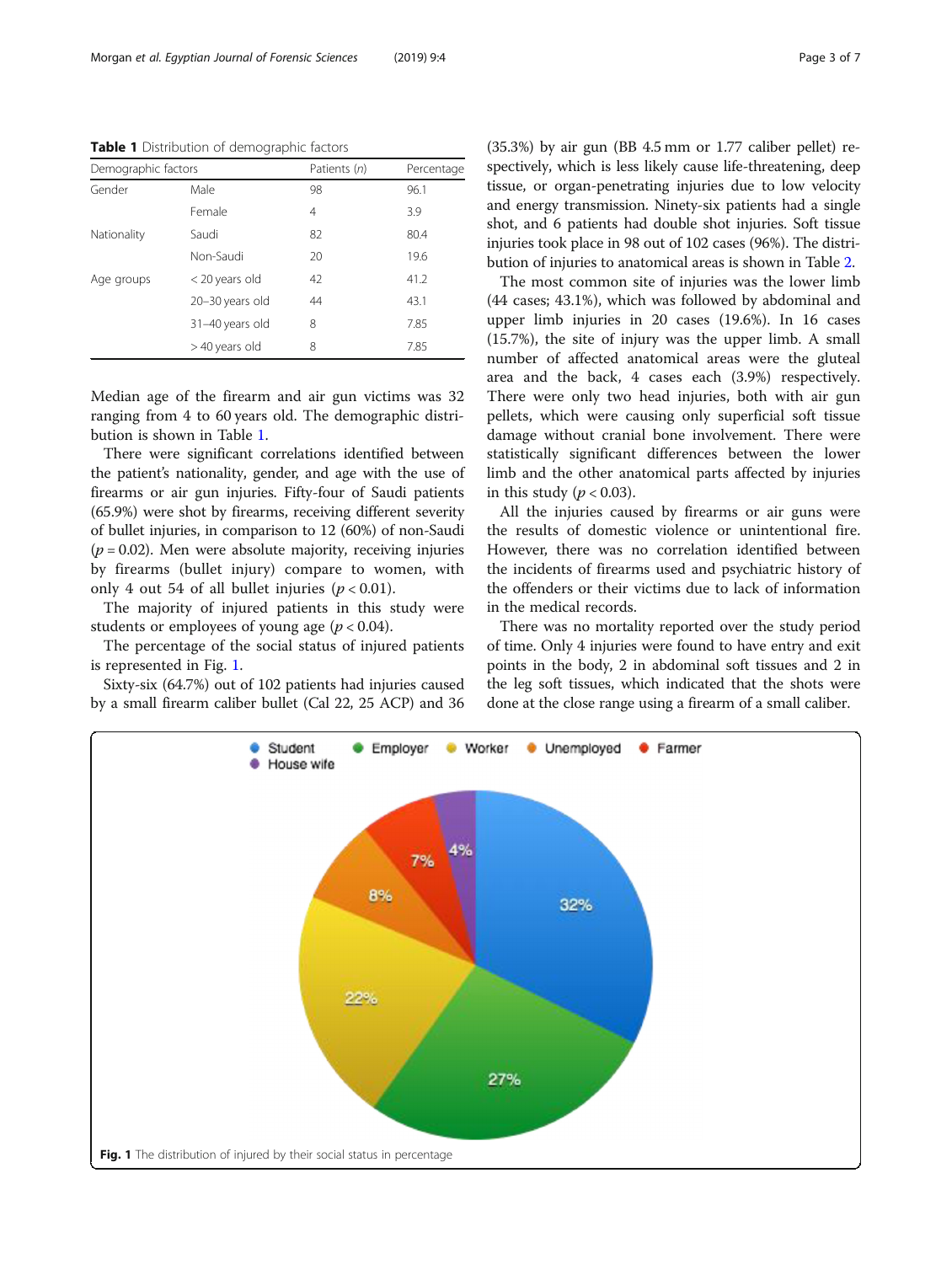<span id="page-3-0"></span>**Table 2** Anatomical patterns of firearm injuries in patients ( $n =$ 102)

| Patients (n) | Percentage     |      |
|--------------|----------------|------|
| Head         | 2              | 1.9  |
| Chest        | 12             | 11.8 |
| Abdomen      | 20             | 19.6 |
| <b>Back</b>  | $\overline{4}$ | 3.9  |
| Upper limb   | 16             | 15.7 |
| Lower limb   | 44             | 43.1 |
| Gluteal area | 4              | 3.9  |

Twelve patients (11.7%) who sustained penetrating abdominal injuries were required laparotomy for damage control.

Eighty-six patients (84.3%) had formal soft tissue repair, depending on the damage, which included hemostasis from bleeding injured blood vessels and repair of important anatomical structures such as nerves and tendons. In 83 (81.3%) patients, the bullets or pellets were removed, while in the rest of the cases ( $n = 19$ , 18.7%), they were left alone because of deep localization in the soft tissues without causing any affects.

Eighteen patients (17.7%) received soft tissue injuries without any significant effect on their health and were discharged from the hospital in 1 to 2 days for further follow-up by the local community doctor.

From the total number of victims, 18 patients (17.7%) were children (aged below 16 years old); however, all of them received relatively minor injuries from air gun/rifle due to careless handling by older members of the family.

All the patients presented to the hospital were classified with Injury Severity Score (ISS). The median Injury Severity Score in this study was 15 ranging from 2 to 41. Forty-five percent of the wounded patients had ISS less than 10. Among firearm victims, 24 patients were classified with ISS between 10 and 20 (23.5%) and 28 patients had ISS above 20 (27.5%) respectively. All the patients with ISS less than 20 presented with Glasgow Coma Scale (GCS) of 14–15. Also, the majority of the subgroup of patients with ISS less than 20 did not show any symptoms of hemorrhagic shock. Only 6 patients from the subgroup with ISS less than 20 were established with the first degree of hemorrhagic shock and did not require any blood transfusion. However, 22 patients with ISS more than 20 presented with second and third degrees of hemorrhagic chock and received from 1 to 4 units of blood transfusion according to their arterial blood gas (ABG) and hemoglobin reading. Also, this subgroup presented with GCS varying between 13 and 10. Thus, positive correlation was found between

patients with ISS less 20 and ISS more than 20, which reflected a higher chance of low GCS and hemorrhagic shock development ( $p < 0.03$ ).

None of the patients in this study required immediate intubation due to GSC < 9, and also, there was no necessity for an introduction of massive transfusion protocol.

The character of the sustained injuries was related to firearms used, range of shooting, and the characteristics of the projectiles, whether it was high-energy bullets or low-energy pellets. Injuries to the anatomical structures are shown in Table 3.

However, 36 patients (35.3%) had to be readmitted to the hospital within the first week after discharge due to poorly controlled pain or minor complications such as superficial wound infection and further assessment of disabilities. Thirty-seven (36.3%) patients developed long-term disability.

In total, 514 hospital days the patients from this study spent in the hospital. The mean length of stay was 5 days and ranging from 1 to 19 days, depending on the severity of injury, anatomical area, and estimated blood loss. These included 8 patients, who were admitted to the intensive care unit with mean 2 days ranging from 1 to 3 days. The positive correlation was identified between ISS and the length of hospital stay and significantly increased when the patients had ISS more than 20  $(p < 0.04)$ .

The economy expense estimated in this study was calculated based on the cost of patient occupying surgical bed, which is near 500 Saudi riyals per patient per day for regular hospital bed and about 2000 Saudi riyals for occupying a bed in intensive care unit (ICU) per patient per day. This cost was not including special investigations such as radiological investigations and treatment such as surgical procedures and patient care. Thus, the total government expense managing all firearm and air gun injuries in this study was estimated as near as 285,000 Saudi riyals without cost of treatment.

**Table 3** Affected anatomical structures by firearm injuries ( $n =$ 84)

| Patients (n)                       | Percentage     |      |
|------------------------------------|----------------|------|
| Major peripheral artery            | 6              | 5.9  |
| Small peripheral vessels           | 26             | 25.5 |
| Major peripheral nerves in the arm | 8              | 7.8  |
| Long bones                         | 8              | 7.8  |
| Ribs                               | 6              | 5.9  |
| Small bones                        | 10             | 9.8  |
| Tendon injury                      | 6              | 5.9  |
| Bowel injury                       | 12             | 11.8 |
| Head injury non penetrating        | $\mathfrak{D}$ | 1.9  |
| Total injuries causing disability  | 84             | 82.3 |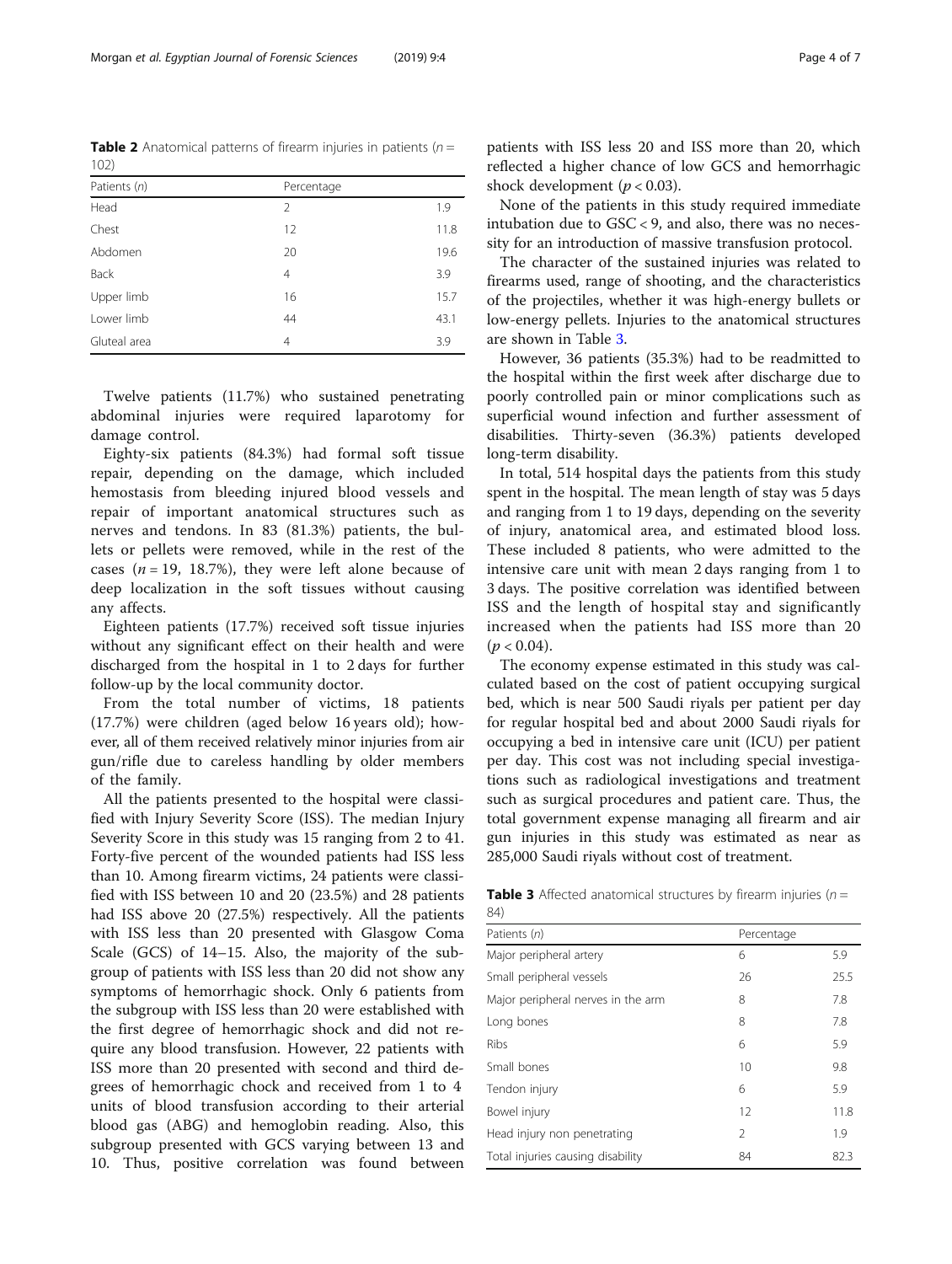## **Discussion**

## Epidemiology of firearm injuries in Saudi Arabia

A population in different countries, regardless of their continental location, have various availability to acquire firearms, which reflect the number of firearm-related deaths and disabling injuries.

According to the University of Sydney international research on Gun Policy, the annual rate of all gun-related deaths in Saudi Arabia is 0.35 per 100,000 of population. This is a relatively small number, compare to the USA (11.96), South Africa (9.39), Argentina (6.73), Austria (2.9), France (2.65), Turkey (2.63), Egypt (1.61), Sweden (1.6), and Australia (1.04). However, it is exceeding the numbers in such countries as Malaysia (0.3), UK (0.17), Japan (0.02), and Morocco (0.01), where access to the firearm is very limited [\(www.GunPolicy.org,](https://www.GunPolicy.org) The University of Sydney international research on Gun Policy Facts). Availability of small firearms has been compared to a cancer spreading across the developed countries. Although firearm injuries periodically have been reported from Saudi Arabia, these injuries are mostly accidental and mortality and morbidity are low compare to many developed countries.

The incidence of firearm injuries in the Al Kharj region was estimated as 3.13 per 100,000 of the population. This is approximately 2.5 times lower compare to the results demonstrated by a study performed in the Abha region of Saudi Arabia, which can be explained by differences in demographic proportions on nationalities living in these regions (Softah et al. [2002\)](#page-6-0).

Unfortunately, there was no data available to compare the incidence of firearm injuries with largely populated urban places such as Riyadh or Jeddah. According to the Menoufiya University Hospital study, firearm injuries were found more common in rural regions (72.41%) compare to urban areas (27.59%). This could be explained by the facts that rural population has easier access to small firearms to protect their livestock and less gun regulations than urban areas (Badawy et al. [2009](#page-6-0)).

For the period of this study from 2013 to 2017 inclusive, there were 102 firearm and air gun offenses recorded by submission to the major local public hospital. Based on the data collected by the Trauma Audit, this represents 23.4% of all trauma cases recorded over this period, which included road traffic accidents, burns, industrial and domestic injuries, and stabbing.

The evaluation of these injuries requires specialized training and expertise.

The human factor remains to be the major, if not the only, when the trauma injury is related to firearms. A study conducted in 2015 showed that firearms were the leading cause of trauma deaths and long-term disabling injuries in the Abha region of Saudi Arabia (Softah et al. [2002](#page-6-0)). The highest numbers of firearm victims were in the 20–30-year-old age group. This study also concluded that the head and torso were the most vulnerable areas due to organ destruction and hemorrhage.

In this study, 18 patients (17.7%) were identified as children (age below 16 years old). All episodes of injured children were related to unintentional fire due to careless handling of firearms or air guns.

The majority of Saudi population would consider an air gun as a toy rather than a dangerous weapon. This attitude of population more likely is due to the lack of education about air guns as weapons, which can cause severe injuries although rarely fatal.

#### Initial assessment of presented injuries

According to the Trauma Assessment rules and algorithms, doctors in the emergency department were inquiring about the type of weapon used if the victim or witnesses are able to answer.

It was mandatory to examine the entry wound and the exit wound where applicable.

All patients underwent full blood examination and X-ray or CT scan investigations depending on GCS score on presentation for bullet/pellet localization and ultrasound study in search of hematoma and estimation of the volume of blood loss, and the degree of hemorrhagic shock.

All patients were checked for tetanus up-to-date cover and received primary vaccination or buster injection.

## Management

All patients with gunshot injuries had cross matching of 1 to 4 units of blood and two large-bore IV cannulae for fluid replacement. Systolic blood pressure maintenance was aimed as 100 mmHg to avoid exacerbation of blood loss. X-rays (AP and lateral) of affected body region above and below the entry wound were performed to search for an embedded bullet or pellet. The vital signs, arterial blood gases, and ECG monitoring were used after the initial primary and secondary assessments, as per universal trauma protocol. The decision to take patient to operating theater immediately, to the intensive care unit, or to a high-dependency unit was made depending on the patient's hemodynamic stability and ISS. In order to reduce the risk of infection, debridement of damaged tissue followed by delayed closure of wounds and use of prolonged broad-spectrum antibiotics were implemented.

## Chest injuries

Although 6 patients sustained rib fractures from the un-established type of weapon or projectile caliber, there were only 2 chest-penetrating injuries, which required insertion of the chest drain for moderate pneumothorax.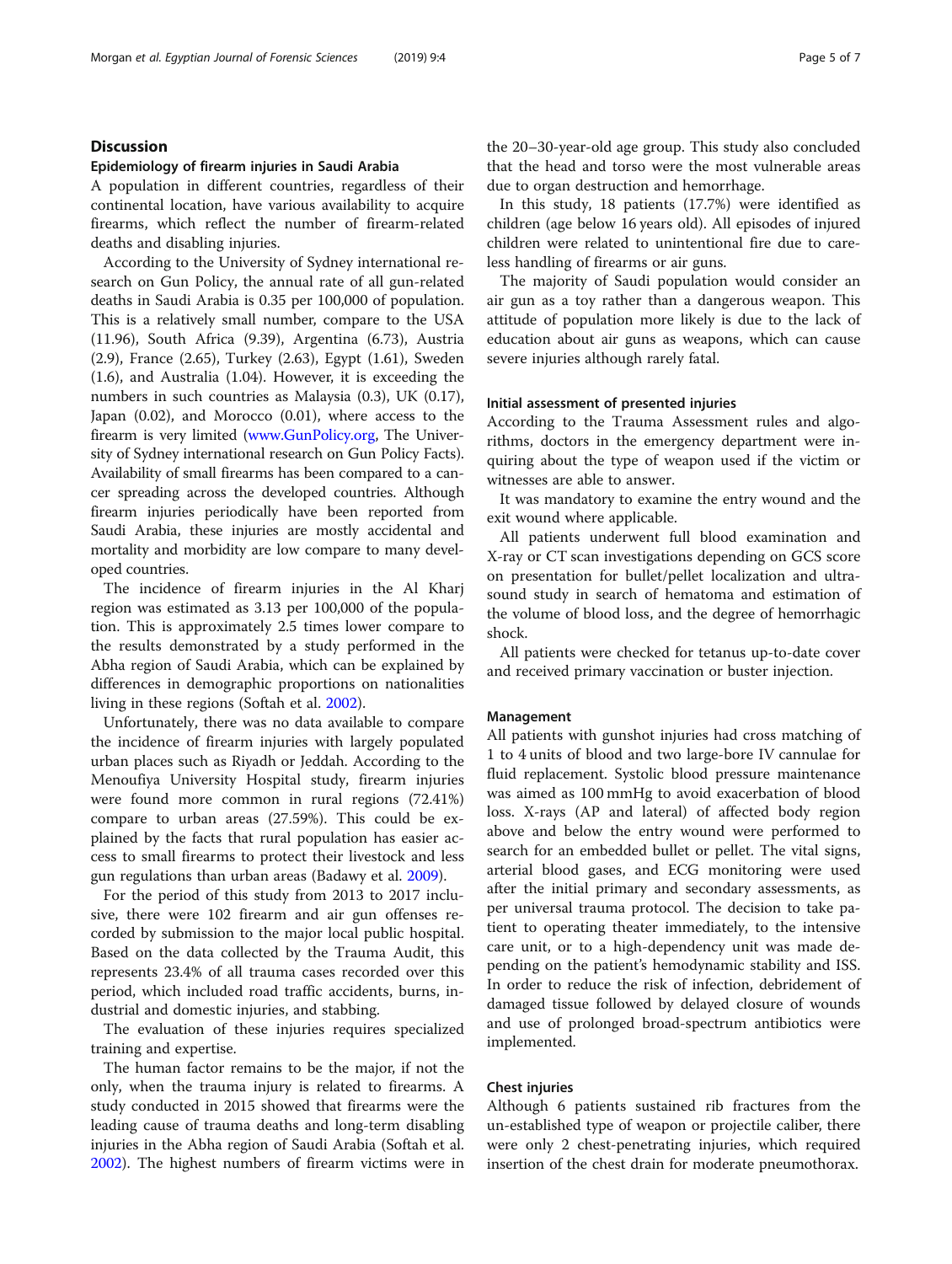## Abdominal injuries

Twelve of abdominal injuries were associated with bowel injuries of various localizations and required emergency laparotomies for damage control and bowel repair or partial bowel resection with primary anastomosis. Superficial non-penetrating wounds of the abdomen required bullet/pellet extraction, wound wash out, and further close observation in high-dependency unit for occult bleeding. In case of doubts in patients who were hemodynamically stable, diagnostic laparoscopies were performed to exclude hollow organ injuries and internal bleeding. Early administration of broad-spectrum antibiotics took place with any abdominal injury.

#### Limb injuries

Large vessels, peripheral nerves, and tendons were endangered in 46 cases, including 6 injuries of femoral arteries, causing significant blood loss and requiring urgent revision of the arteries with primary repair, which was followed by a close monitoring of the limb circulation. Injuries to the peripheral nerves and tendon injuries (14 out of 102, %) were referred after patient stabilization to the appropriate specialized center for further management.

### Wound closure

Where soft tissue damage occurred with low-velocity bullets, gunshot wounds were managed by bullet/pellet extraction from the soft tissue followed by wound care and further outpatient review. Wide excision or fasciotomy was required to clean from foreign material (normally clothing) and dead tissue. In these cases, the primary wound closure was delayed for 3–7 days.

## Forensic aspects in gunshot reporting

The Saudi Arabian law implements guidance concerning the reporting of all firearm-related injuries. The local police authorities were quickly informed upon gunshot injuries presented to the hospital. This information is important statistical crime/event investigation information and gun injury statistics. The disclosure of personal information of the injured person by medical personnel to the public without consent from the patients or their family was avoided.

#### Forensic evidences

Healthcare professionals preserved the potential forensic evidences, as a rule. These included the patient's belongings and bullet/pellet fragments extracted from the body. The recovered forensic evidences were labeled and kept in a secure place until transferred to the police.

## The cost of hospitalization due to firearm injuries

Researchers from Boston University School of Medicine through the analysis of more than 17,000 men and 2200 women admitted after a firearm injury demonstrated that the cost of acute and longer term medical care and recovery in this category of patients has increased greatly during the last decade. They concluded that many, almost certainly, face a long, painful recovery reflected in high medical bills (DiGravio [2018](#page-6-0)). This study was supported by multiple centers, such as Stanford University School of Medicine and Iowa University School of Medicine, which estimated the initial hospitalization cost of firearm injuries ranging from US\$622 million to US\$735 million per year (Peek-Asa et al. [2017](#page-6-0)).

Our findings, in agreement with the US studies, demonstrate the high healthcare cost burden of firearm injuries, in proportion to much larger scale of research. It is also showing high impact on young population by firearms.

## Conclusion and recommendations

This research in one of the heavily populated Saudi Arabian regions concluded that the firearm injuries have significant effects on the morbidity and mortality in the society. So it is recommended to enforce the current tight gun law regulations in Saudi Arabia and to encourage better education in Saudi Arabian communities in relation to firearms and their use in order to reduce the number of firearm accidents and related injuries.

In addition, this study proposes further research on population awareness of firearm-related injuries and their effect on the community.

#### Abbreviations

ABG: Arterial blood gases; ECG: Electrocardiogram; GCS: Glasgow Coma Scale; ICU: Intensive care unit; ISS: Injury Severity Score; KSA: Kingdom of Saudi Arabia; MVA: Motor vehicle accidents; SPSS: Statistical Package for the Social Sciences

#### Acknowledgements

We thank the administration of the King Khaled Hospital, Al Kharj, for the permission to access patients files from Medical Records Department of the hospital.

#### Funding

No funding was provided.

#### Availability of data and materials

The dataset remains as property of the King Khaled Hospital, al Kharj, KSA, and can be provided upon request by the corresponding author.

#### Authors' contributions

AM, main writer, contributed to the conception and design. NAAlA, critical reviewer, contributed to the conception and design. NAAlO, co-author and writer, contributed to the acquisition of the data. SAA, co-author, reviewed the literature. AFA, co-author, contributed to the analysis and interpretation of the data. HMA, SOAA, and MAMA, co-authors, contributed to the acquisition of the data. All authors read and approved the final manuscript.